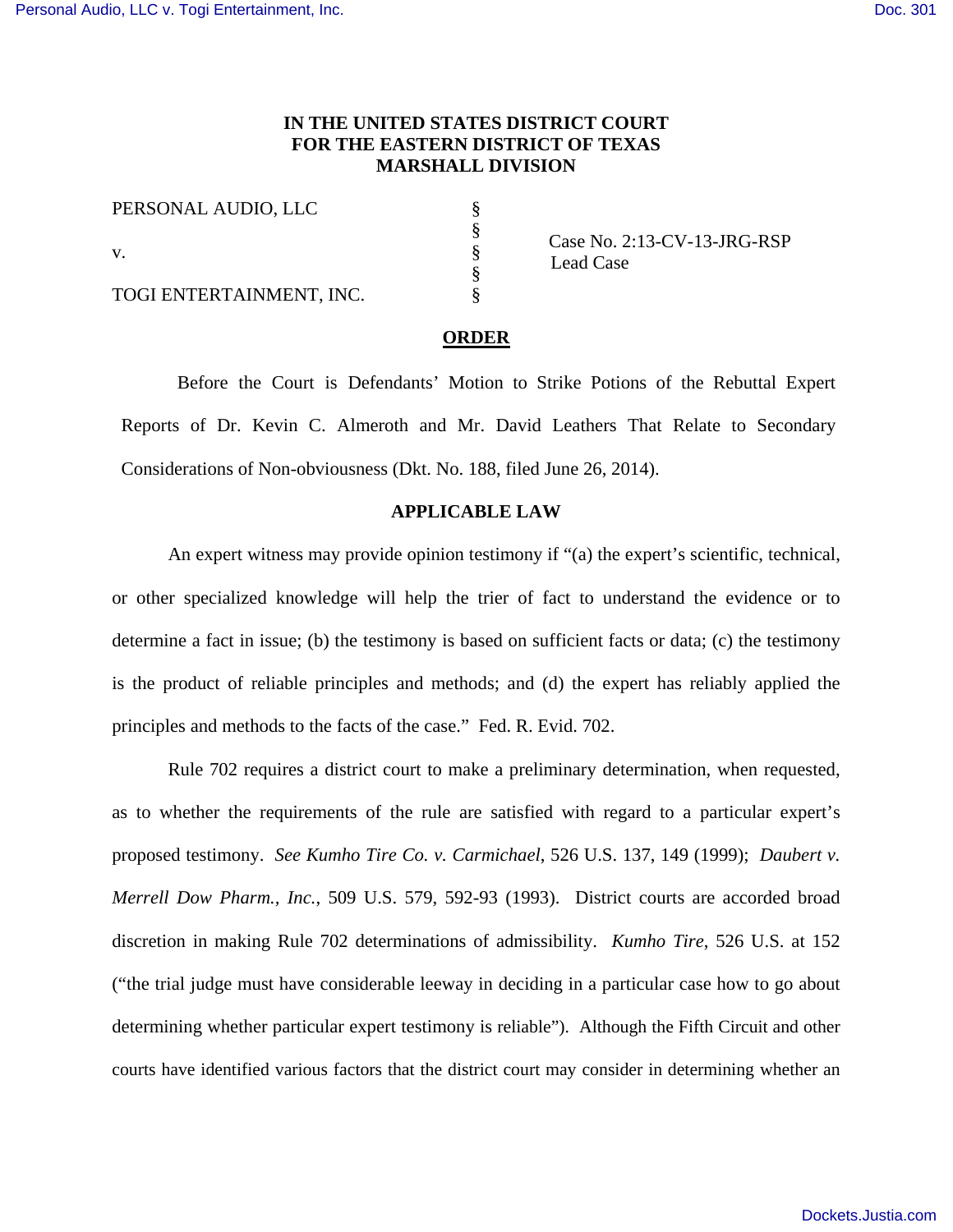expert's testimony should be admitted, the nature of the factors that are appropriate for the court to consider is dictated by the ultimate inquiry—whether the expert's testimony is sufficiently reliable and relevant to be helpful to the finder of fact and thus to warrant admission at trial. *United States v. Valencia*, 600 F.3d 389, 424 (5th Cir. 2010).

Importantly, in a jury trial setting, the Court's role under *Daubert* is not to weigh the expert testimony to the point of supplanting the jury's fact-finding role; instead, the Court's role is limited to that of a gatekeeper, ensuring that the evidence in dispute is at least sufficiently reliable and relevant to the issue before the jury that it is appropriate for the jury's consideration. *See Micro Chem., Inc. v. Lextron, Inc.*, 317 F.3d 1387, 1391-92 (Fed. Cir. 2003) (applying Fifth Circuit law) ("When, as here, the parties' experts rely on conflicting sets of facts, it is not the role of the trial court to evaluate the correctness of facts underlying one expert's testimony."); *Pipitone v. Biomatrix, Inc.*, 288 F.3d 239, 249-50 (5th Cir. 2002) ("'[t]he trial court's role as gatekeeper [under Daubert] is not intended to serve as a replacement for the adversary system.'... Thus, while exercising its role as a gate-keeper, a trial court must take care not to transform a *Daubert* hearing into a trial on the merits," quoting Fed. R. Evid. 702 advisory committee note). As the Supreme Court explained in *Daubert*, 509 U.S. at 596, "Vigorous crossexamination, presentation of contrary evidence, and careful instruction on the burden of proof are the traditional and appropriate means of attacking shaky but admissible evidence." *See Mathis v. Exxon Corp.*, 302 F.3d 448, 461 (5th Cir. 2002).

"Obviousness is a legal conclusion based on underlying factual findings, including: (1) the scope and content of the prior art; (2) the level of ordinary skill in the pertinent art; (3) the differences between the claimed invention and the prior art; and (4) objective evidence such as commercial success, long-felt but unsolved need, and the failure of others.'" *Ferring B.V. v. Watson Laboratories, Inc.-Florida*, 2014-1416, 2014 WL 4116461 \*5 (Fed. Cir. Aug. 22, 2014).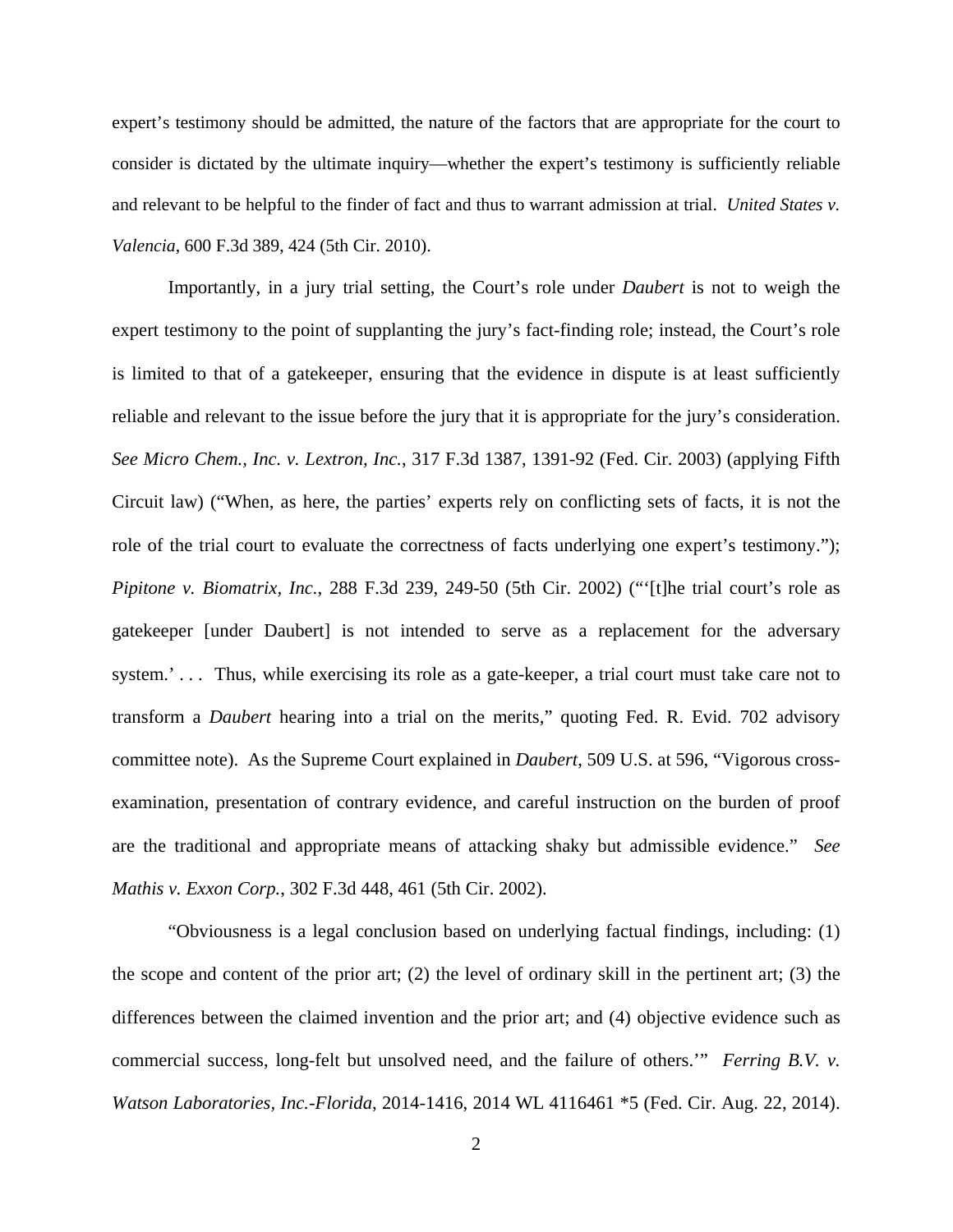Obviousness is a legal conclusion based on underlying facts. *Graham v. John Deere Co.*, 383 U.S. 1, 17 (1966). "The teachings of a prior art reference are underlying factual questions in the obviousness inquiry." *In re Kubin*, 561 F.3d, 1351, 1355 (Fed. Cir. 2009). A reason "for combining disparate prior art references is a critical component of an obviousness analysis, 'this analysis should be made explicit.'" *InTouch Technologies, Inc. v. VGO Comm., Inc.*, 751 F.3d 1327, 1351 (Fed. Cir. 2014) (quoting *KSR Int'l Co. v. Teleflex Inc.*, 550 U.S. 396, 418 (2007)). Arguments need to provide "an articulated reasoning with some rational underpinning" to make the asserted combinations. *InTouch*, 751 F.3d at 1351.

#### **ANALYSIS**

Defendants argue that Personal Audio's technical expert (Dr. Kevin Almeroth) and damages expert (David Leathers) "have included opinions in their rebuttal reports regarding secondary considerations of non-obviousness of claims 31-34 of [U.S. Patent No. 8,112,504 ("the '504 patent")]." and that "between the two experts' reports, the only discussion of a nexus between the claimed invention and any secondary considerations of non-obviousness is [a single] statement in Dr. Almeroth's rebuttal report." (Mot. at 1.)

Defendants then immediately concede that "Mr. Leathers (the damages expert) devoted an entire supplemental report—albeit a short one—to the issue of secondary indicia."<sup>1</sup> (Mot at 1*.*) Defendants argue that "the word 'nexus' does not even appear in Mr. Leathers' reports." Instead of containing the word "nexus," Defendants argue that Mr. Leathers' reports contain "opinions regarding the general increase in the viewing of streaming video over the Internet and the significance of making episodes "automatically," "immediately," "quickly," and "efficiently" available online—features that have no connection (that is, no nexus) with claims 31-34 of the '504 patent." (*Id.*) Defendants argue that these characterizations of the patent are improper:

 1 Mr. Leather's supplemental reports are in the record as Dkt. Nos. 188-5, 188-6, and 188-7.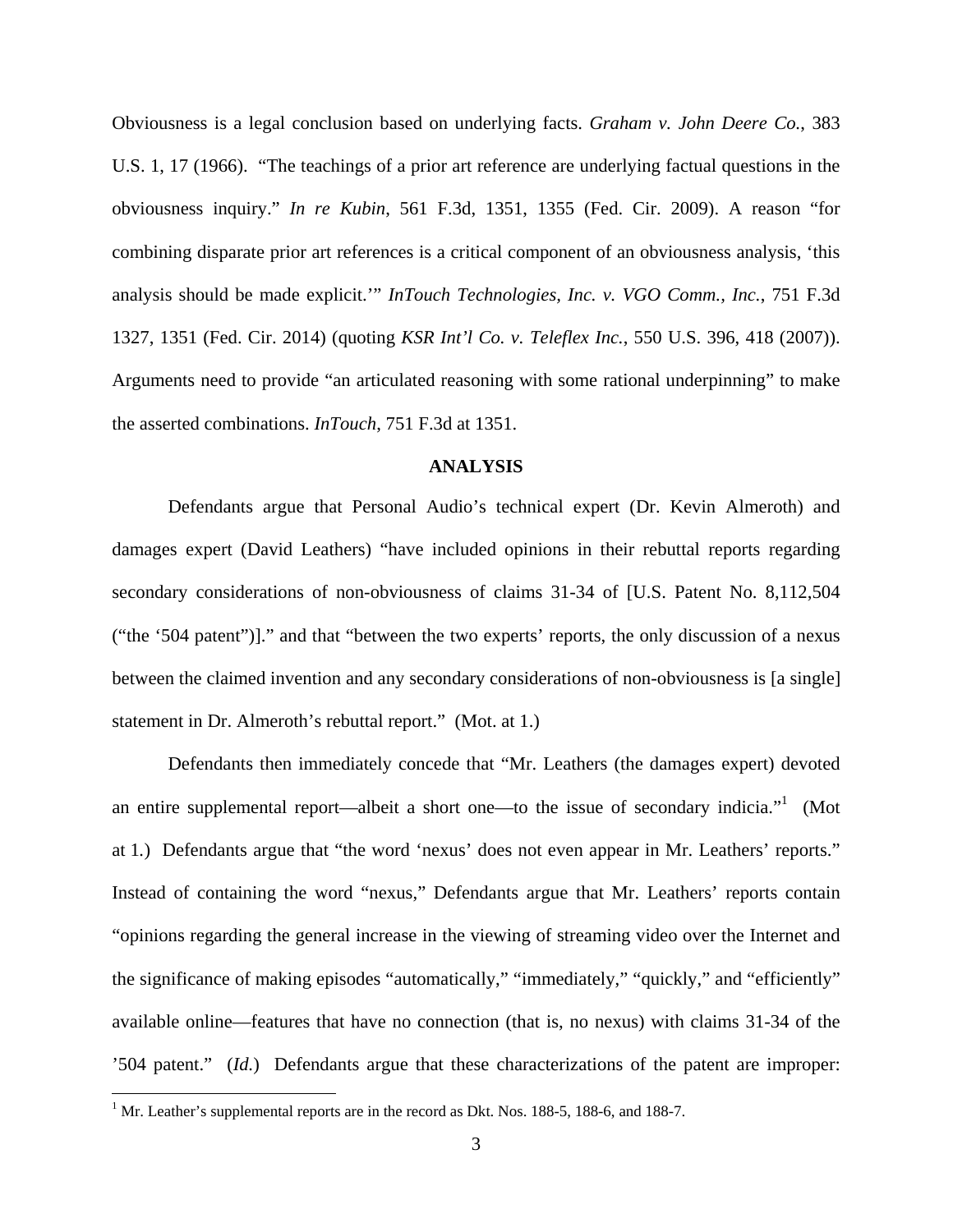"Mr. Leathers erroneously describes the claimed invention as requiring episodes to be updated automatically, immediately, quickly, and/or efficiently." (*Id.* at 3-4.) Of these characterizations, Defendants only provide specific argument for the "automatic" characterization. (*Id.* at4-5.)

Defendants' first argument—that "the only discussion of any nexus between the secondary considerations of long-felt but unsolved needs, commercial success, and unexpected results is Dr. Almeroth's vague conclusory statement"—is true on a purely technical level: the word "nexus" does not generally appear Dr. Almeroth's report and does not appear in Mr. Leather's report. However, if one examines the actual substance of the reports, Defendants' argument that there is no discussion of a nexus fails. While the experts' reports may not use the word "nexus," the reports do contain opinions about the requisite relationship of the patent-insuit to secondary considerations of nonobviousness.

Defendants' second argument—that the opinions provided by the experts as to secondary considerations do not meet Plaintiff's ultimate burden—are insufficiently supported. While the Court's claim construction did make clear that the claims do not require automation, the Court's construction did not foreclose all evidence related to automation and the claimed invention (e.g. evidence that the claimed invention facilitates automation). Mr. Leather's other opinions (e.g. that the invention has quick, efficient, or immediate aspects relating to claimed features) are contradicted only by Defendants' brief attorney argument. Accordingly, the Court does not find Defendants' arguments as to Dr. Almeroth's or Mr. Leather's opinions sufficient to strike those opinions.